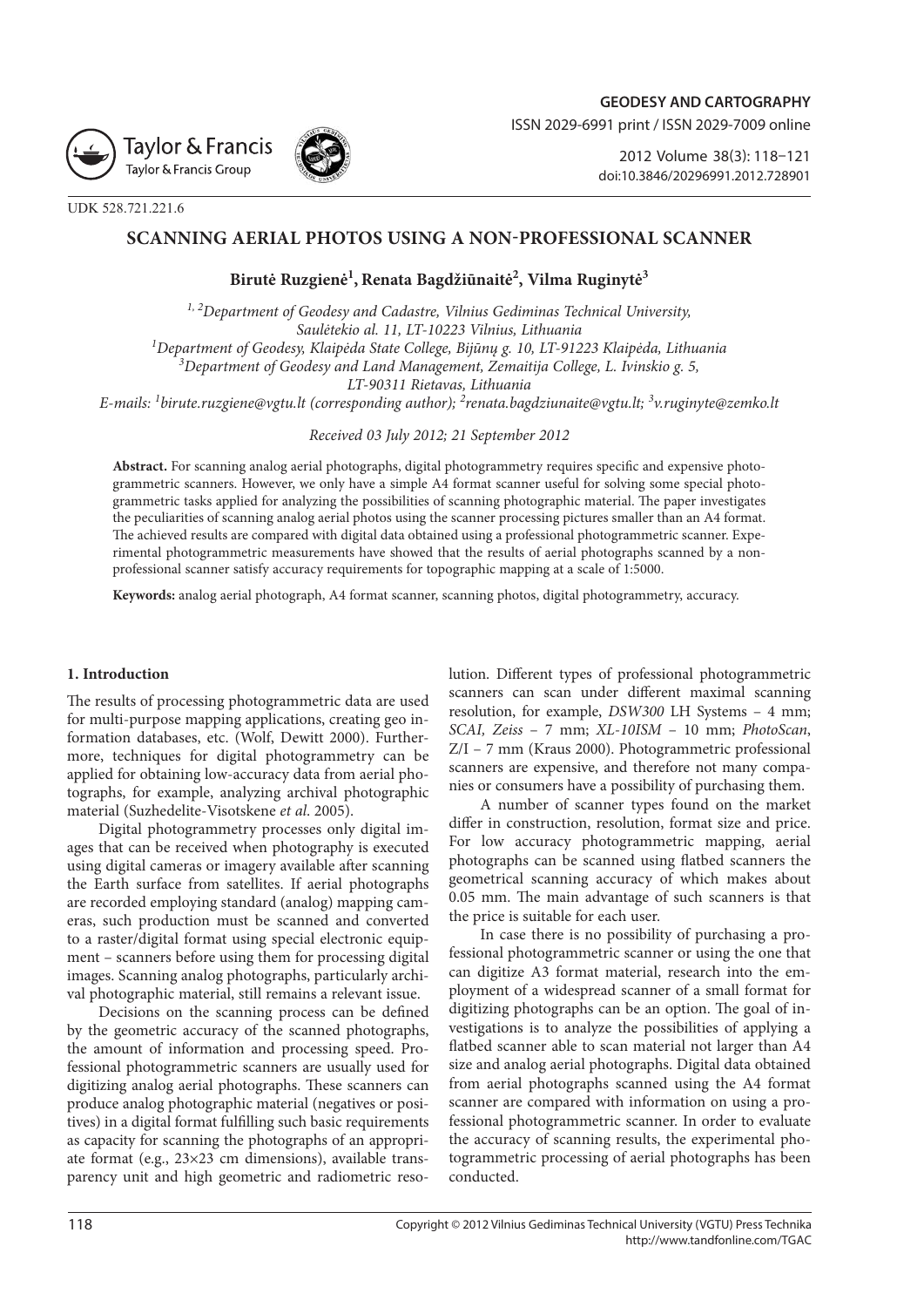#### **2. Principles of Scanning Aerial Photographs**

The selection of an appropriate scanning interval, i.e. the size of an element (pixel) of a digital picture is an important point in scanning analog aerial photographs. Scanning interval (scan/pixel resolution) *Dd* is specified by the number of dots per inch (dpi) or by micrometers (mm) (Scanning… 2012). Pixel resolution (in terrain units) *DD* is calculated as

$$
\Delta D(m) = \frac{0.0254 \times photoscale}{\Delta d (dpi)}.
$$
 (1)

Typically, photographs are scanned as digital images at pixel resolutions may range from approximately 250  $\mu$ m (100 dots per inch (dpi)) to 10  $\mu$ m (2500 dpi). However, scanning aerial photographs under resolution from 300 to 600 dpi is usually recommended.

The amount of information contained in the digital image depends on the pixel size. Data volume/size (the number of bytes per photograph) determines capacity for disk storage and is related to the speed of image processing. The smaller is the image element, the greater is the image size. Data volume (in Mb) increases sharply as scanning resolutions are reduced below 25 µm (see Fig. 1) (Welch, Jordan 1996).



**Fig. 1.** Relation between data size and scanning resolutions

Scanning resolutions from  $84.7 \mu m$  (300 dpi) to  $21.2 \mu m$  (1200 dpi) will yield ground pixel dimensions between 0.106 and 0.423 m for the photos at a scale of 1:5 000 and between 0.212 and 0.847 m at a scale of 1:10 000. These dimensions correspond with many mapping requirements. In this case, data volumes will approximately make from 8 to 128 Mbytes of computer memory per photo (for a gray scale – 8 bit aerial photos).

Selecting scanning resolution at the value necessary for mapping task, consideration for the inherent resolution of original photos may be appropriate, which shows the relation between photo resolution expressed in line pairs per millimetre (lp/mm) and information content.

As a rule, at least 2–4 pixels are required to represent a feature in an image. Theoretical considerations also show that approximately 2 pixels are required to represent a line pair at the resolution limit of the photograph. Since most photographs recorded by photogrammetric cameras on mapping films have resolutions (on negative) between 20 and 40 lp/mm for low contrast objects and about 15 to 30 lp/mm on film transparencies, a scanning interval from  $1/30$  mm  $(33 \mu m)$  to  $1/60$  mm (17 µm) corresponds to original photo resolution when converting analog photos to the digital ones.

A greater pixel size causes the loss of more information, and therefore the results of photogrammetric measurements yield incorrect results. Geometrical scan resolution should be optimal – as high as necessary and as low as possible. An appropriate strategy is setting scanning resolution to the optimal pixel size necessary to identify the smallest features to be extracted and mapped.

An interval of scanning analog aerial photographs is selected depending on accuracy requirements for digital mapping. The accuracy of absolute orientation to scanned aerial images is defined by 1/2 of the pixel size in terrain units. For example, if analog aerial photographs at a scale of 1:6000 are scanned under 50 mm resolution, the pixel size of the object area is 30 cm. Thus, the accuracy of exterior orientation can reach 25 mm (15 cm in terrain units), which meets accuracy requirements for the maps of scales between 1:1000 and 1: 2000.

Maximum attainable accuracy in elevations (0.1‰ of flaying height) also depends on scan resolution.

The aerial photos of 23×23 cm exceed an A4 format. Thus, for scanning aerial photographs, an A3 format is necessary, because fiducial marks have to be clearly visible performing inner orientation. Preparation works on scanning photos are executed in the following way: the scanner with no photographs is switched on placing a plate so that the flight direction (e.g., east-west) of the aircraft is parallel to the CCD array (Fig. 2) (Linder 2009).



**Fig. 2.** Orientation of aerial photographs on the flatbed scanner

In case of a simple flatbed scanner able to scan A4 format material at the maximum, scanning analog aerial photos takes place as follows: first, the maximum possible left part of the photos is scanned, including the margin; then, aerial photographs are shifted to the left and the right part of aerial photographs is scanned, including the margin. Also, on the left and right margin of scanned aerial photographs, fiducial marks must be clearly visible. However, black image borders and the side of the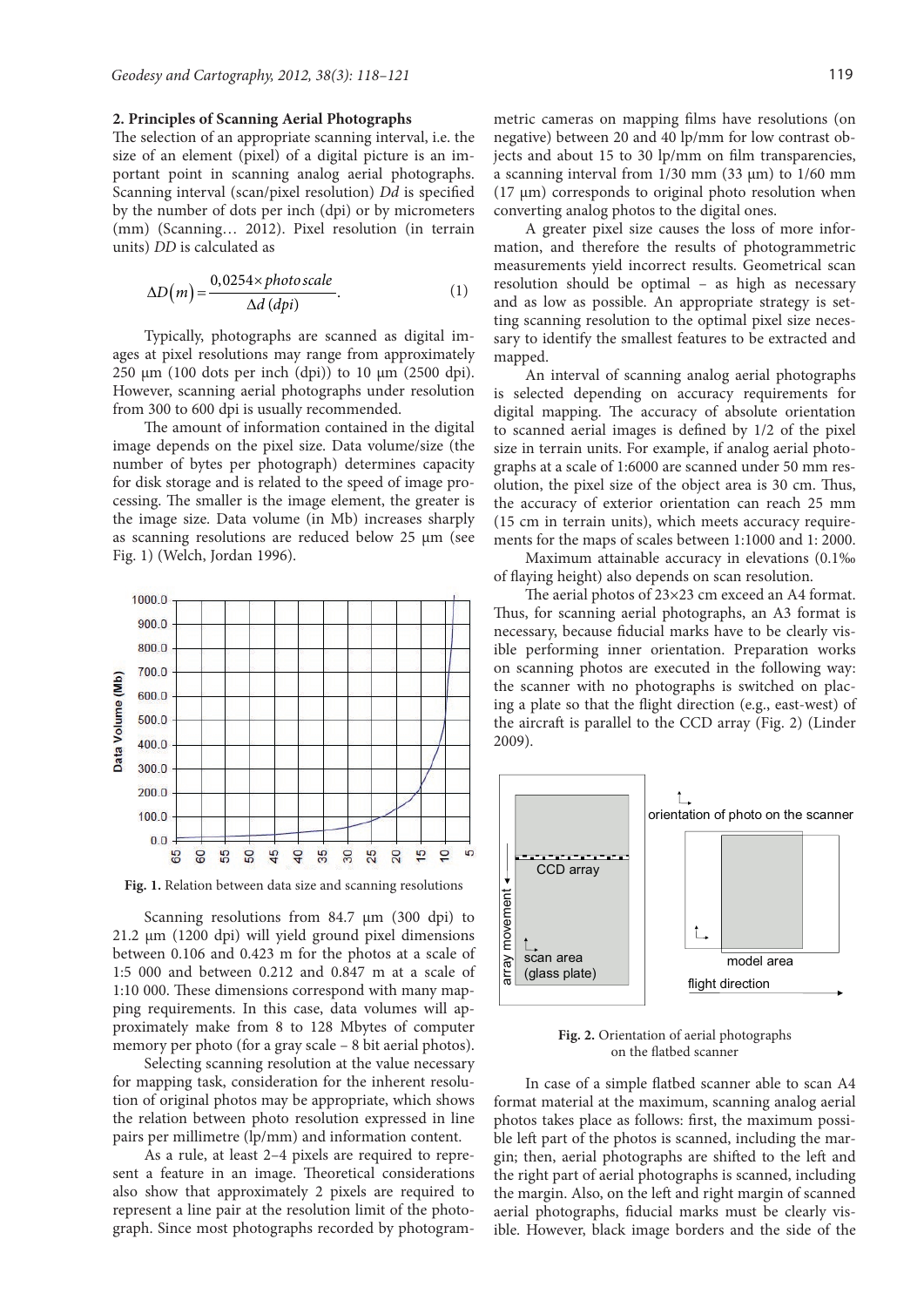information bar should be ignored. Both parts of scanned photographic images will have an overlap of about 80%.

Store the scanned parts in suitable image formats such as BMP, JPG and TIFF. The scanned parts of analogical aerial photographs have to be combined using techniques for correlating photographic images.

Digital data received after scanning analog aerial photographs are processed using digital photogrammetric systems.

#### **3. Experimental Investigations**

Aerial photographs (stereo pair) at a scale of 1:6000 included the northern part of Vilnius city, from one strip were used for experimental study. The positives of aerial photographs were scanned applying professional photogrammetric scanner Vexell *Ultra Scan* and non- professional scanner Microtec *ScanMaker8700* employing the format smaller than A3.

When using the *ScanMaker8700,* the scanning interval of 500 dpi has been selected. Aerial photographs have been scanned so that the left and right margins of each aerial photograph are clearly visible. An overlap of scanned aerial photographs is about 85% (Fig. 3).

The scanned parts of the image have been matched together using digital photogrammetric system *LISA PHOTO* (Linder 2009). The program carries out an image matching algorithm based on information about the points in the overlapped area. When applying image pyramids, homologous points are searched and adjusted using affine transformation technique. The parameters of transformation are used for joining two image parts.



**Fig. 3.** Scanned aerial photograph: the left and right part of the image

The workflow of experimental study on the analysis of the results of scanning analog aerial photographs is shown in Fig. 4.

When using scanned images, processing and photogrammetric measurements have been done applying photogrammetric digital systems *LISA PHOTO* and *DDPS* (Donnay, Kaczynski 2005) in respect to evaluate the accuracy of the images.

The results indicating the accuracy of the inner orientation (with *LISA PHOTO*) of the left scanned (merged) photographic image are showed in Fig. 5. The maximal residual of coordinate transformation is 0.26 mm and a standard deviation makes 0.19 mm. Such results of inner orientation do not meet the required accuracy of 0.007 mm (Kraus 2000) for measuring the accuracy of fiducial marks.



**Fig. 4.** The workflow of experimental study

| 4                       |                     | $0.001 -112.977$   | $-0.255$ | $0.189$ M $\wedge$ |              |
|-------------------------|---------------------|--------------------|----------|--------------------|--------------|
| 5                       | 112.994             | 113.021            | 0.145    | $-0.050$ M         | (De)activate |
| 6.                      | $-113.002 -112.988$ |                    | 0.107    | $-0.052$ M         | Skip         |
| 7.                      | $-113.003$          | 113.011            | 0.103    | $-0.071$ M         |              |
| 8                       |                     | $113.003 -112.978$ | 0.019    | $-0.086$ M         |              |
|                         |                     |                    |          |                    |              |
| Standard deviation [mm] |                     | n 189              | 0.105    |                    |              |

**Fig. 5.** A fragment of results taken from the inner orientation of the photographic image

The exterior (absolute) orientation of photographic images has been based on 11 reference points the rectangular coordinates of which are defined by an aerial triangulation approach (Ruzgienė, Žalnierukas 1998). The maximal residual error of absolute orientation (with *LISA PHOTO*) of the left photographic image is 0.24 mm, and a standard deviation is 0.12 mm (in the system of image coordinates) (Fig. 6).

| 3226                    | 10.635    | $-61.898$ | 0.233    | $0.033$ M $\overline{\wedge}$ |      |              |
|-------------------------|-----------|-----------|----------|-------------------------------|------|--------------|
| 3227                    | 0.195     | $-57.681$ | $-0.027$ | $-0.164$ M                    |      | [De]activate |
| 3230                    | $-90.653$ | $-97.065$ | $-0.104$ | $0.213$ M                     | Skip |              |
| 3307                    | 4.800     | 3.242     | 0.241    | $0.055$ M                     |      |              |
| 3308                    | $-91.401$ | $-17.426$ | $-0.065$ | $0.163$ M                     |      |              |
|                         |           |           |          |                               |      |              |
| Standard deviation [mm] |           |           | 0.123    | 0.120                         |      |              |
|                         |           |           |          |                               |      |              |

**Fig. 6.** A fragment of results taken from exterior image orientation